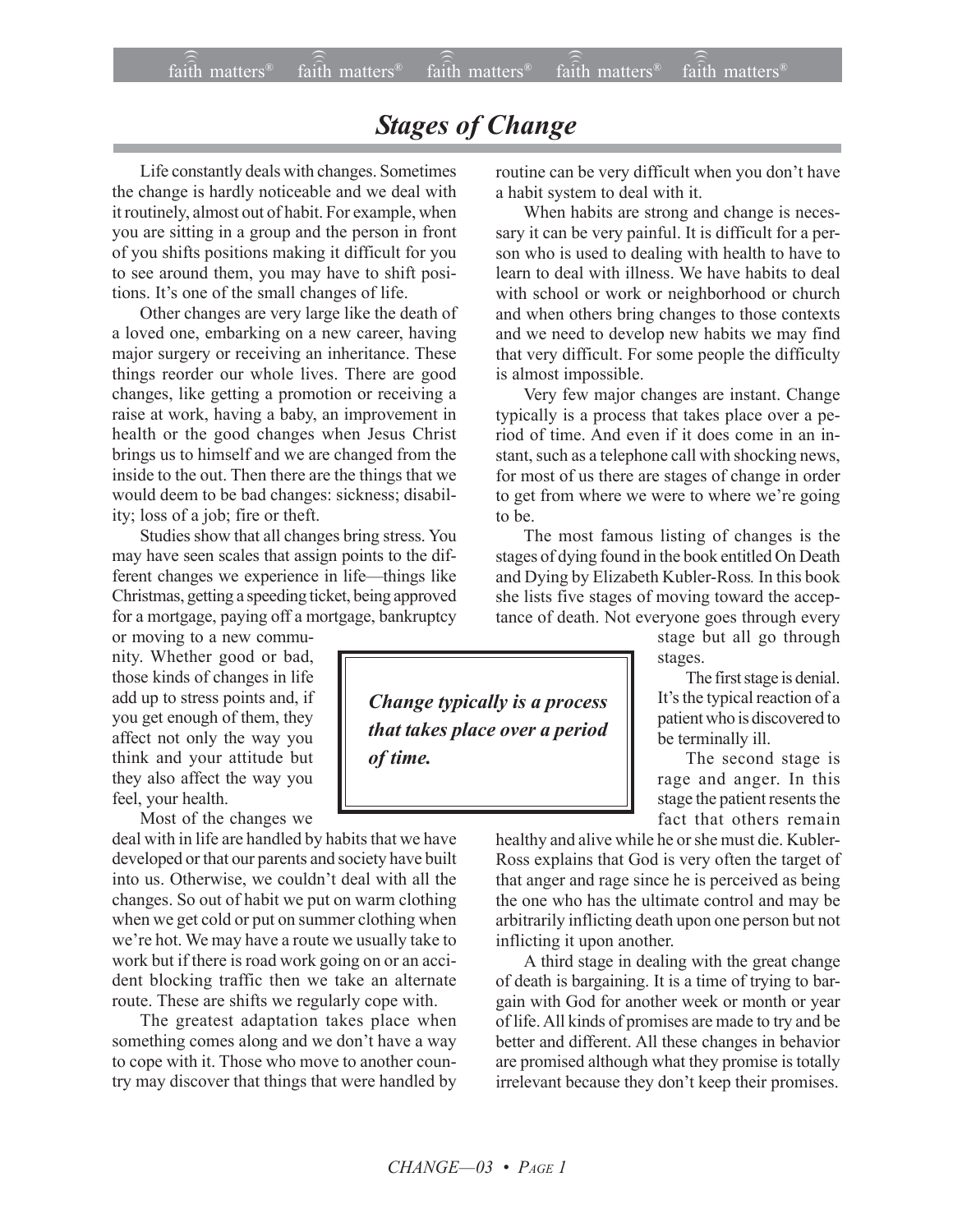The fourth stage is depression. It acknowledges the fact that death is immanent but there is mourning for past losses and things not done and wrongs committed. It's a time of getting ready for the arrival of death.

And then there is a fifth stage which is acceptance. It is not a happy stage but it is not an unhappy stage either. It is a time of insight. It's a valuable tool for understanding why a patient is dying and how that patient is to face death.

It seems to me that if there is a list of the stages leading to death there should be a list of stages that apply to all of the changes of life, whether they are the difficult ones or the delightful ones. So let me suggest a few.

In one form or another we go through most, if not all, of these four stages in any transition we make when we face change. The first I would call "the old". Some would say that's merely the launching platform from which the change occurs. It's the way we are now. Or, it is the way we were before the change hit us. It may be good or bad. But the point is that we are familiar with the old; we have learned to live with it. Even if the old is filled with pain, problems and sins, we know it and we do not know the new.

Sometimes when prisoners who have spent most of their lives in a penitentiary are released, they are reluctant to go to the outside world. It's changed so much that they can't cope with it. In fact, they may actually go out and commit another crime so that they can return to prison and the familiar.

The old is the first stage in any process of change. The second stage is the reality. It is the way things could be or the way things will be. It is seeing the change and seeing me in the change. Psychologists sometimes refer to psychological conversion. It's when you couldn't see something but now you can see it. For example, if you look at a pattern of bricks you may just see straight lines, but then after awhile a pattern emerges. Psychological conversion has taken place. After that, when you look at those same bricks it is almost impossible not to see the pattern because you have shifted your perception of reality.

So it is when we look at reality and we see it. We may not fully accept it, but we see that the change affects us and that we are part of it. Change may be imposed or it may be simply a possibility. Imposed change could be something as difficult

as someone leaving you a million dollars and you have to face it. Or, it may be far more unpleasant. It may be an unwelcome diagnosis that you didn't want or a divorce that you hate to have happen.

Or, it may not be something imposed by someone else that has to happen and you see that reality. Perhaps it's conversion to Jesus Christ. I've often talked with people who are not Christians and explained to them what it means to be a Christian, but until they see for themselves the possibility of the change it is unlikely that they will come to the Savior.

It may be the possibility of a new job. Or, it may be the possibility of suicide. It is the possibility of doing something we have a choice of as far as the change is concerned. When that stage of reality comes we see ourselves or our church or our family the way we will be or could be. We may see a new church building or the birth of a child or a new job or any of the changes that continually affect us. But we need to see ourselves in that reality before we come to terms with that change.

Sometimes change is gradual like seeing ourselves as older. Sometimes it's a matter of seeing ourselves as married or divorced or seeing ourselves in a different job. It is stepping out of the old into the second stage of the reality.

The third stage is the response. It is how we respond to change, either change that is inflicted on us or change that is a possibility. There are two choices in the response stage: resistance or reception. Resistance is fighting back and possibly rejecting change. It's believing you will lick the disease no matter what the physician says. It's refusing to accept that the divorce will really happen. Or, it is being convinced that the car will continue to run no matter what condition it's in. It is trying to keep the old. It's trying to keep things the way they are, sometimes at an extraordinary price.

Or, there may be reception to that change. It may be pursuing it or at least accepting it. It is choosing to move out of the old and into the new. We have to make decisions. We have to decide if we are willing to use the resources that we have in time and money and energy and relationships to resist or receive the change. Some people, in fact, spend all their lives resisting changes that are irresistible.

It can be tragic when a person has a great problem and simply will not accept it. For the rest of